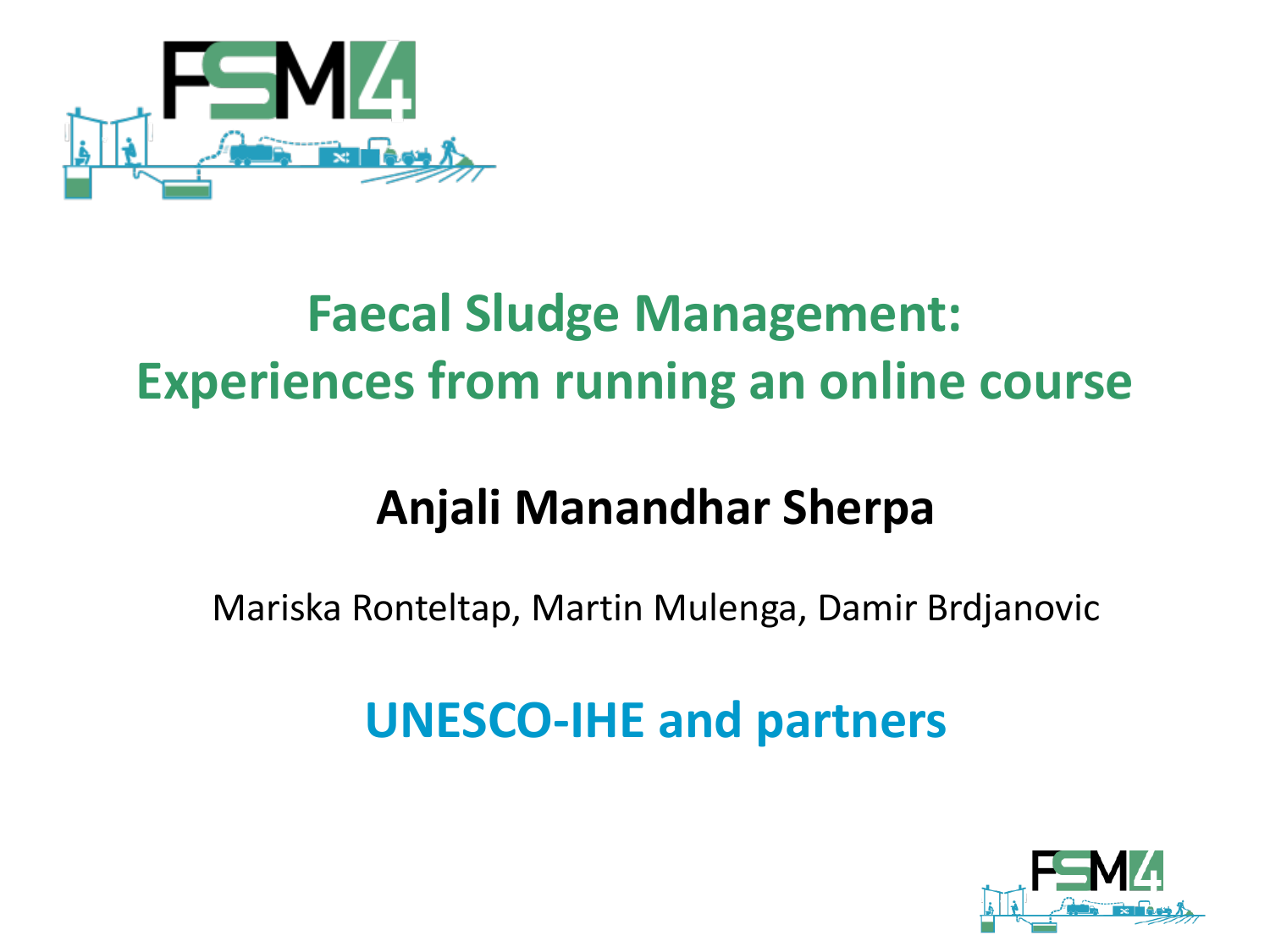### **Why to design an online course in FSM?**

- Impart knowledge on important aspects of FS
- Enhance capacity for design and operation of a comprehensive FSM system
- Produce trained professionals dealing with planning, promoting, designing, operating or managing FS
- ► Benefit of online: study in your <u>own time</u>; in your <u>own location</u> (at a lower cost)
- Challenge: to keep motivated! & reduced peer to peer learning

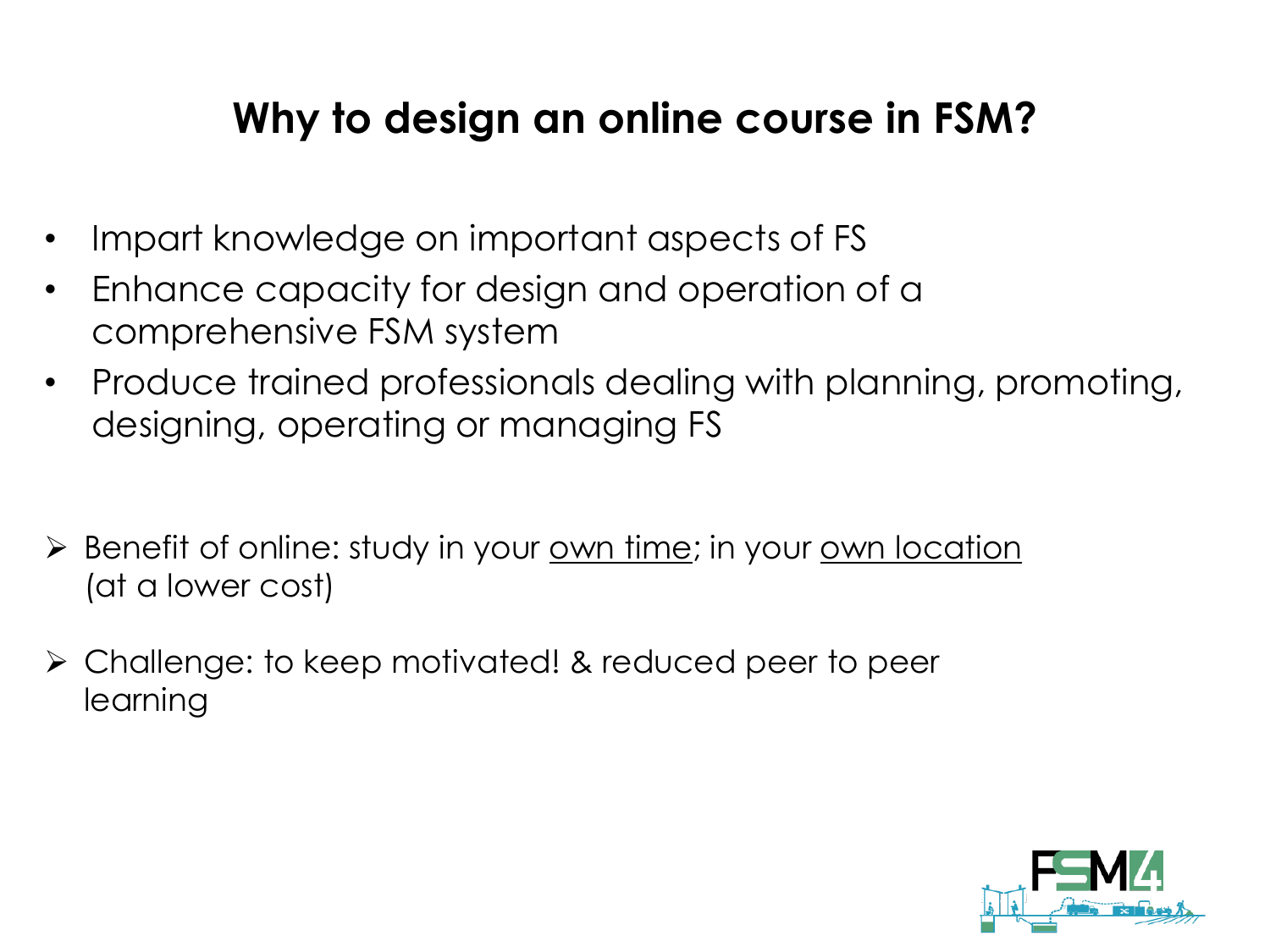## **Initiation of the course**

- 1. Increased need of managing faecal sludge
- 2. Lack of needed knowledge for rapid implementation
- 3. Development of FSM book "Faecal Sludge Management: System Approach for Implementation and Operation" in collaboration with Sandec
- 4. Unique aspect: development in partnership with educational institutes and international experts



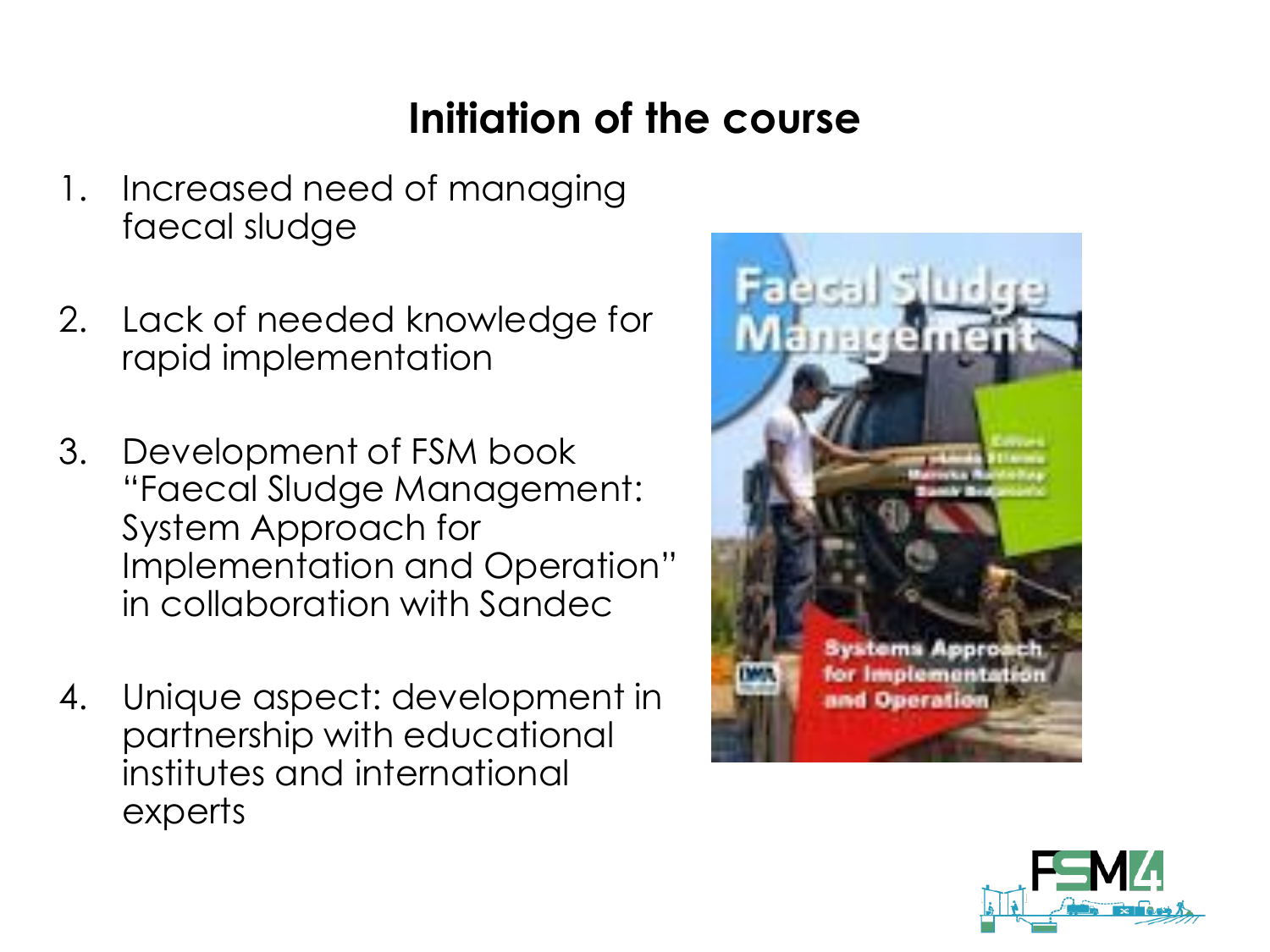### **Methodology: Course Design**

| Course 1        | <b>Introduction to FSM</b>       |                                                                   | <b>Book Chapter</b> |
|-----------------|----------------------------------|-------------------------------------------------------------------|---------------------|
|                 | Unit 1.1                         | General intro into FSM                                            | 0, 1                |
| <b>Course 2</b> |                                  | <b>Technological fundaments of FSM</b>                            |                     |
|                 | <b>Unit 2.1</b>                  | Characterisation of FSM (quality, quantity,<br>SOP <sub>s</sub> ) | 2                   |
|                 | <b>Unit 2.2</b>                  | Treatment mechanisms                                              | 3                   |
| Course 3        | <b>Collection and Transport</b>  |                                                                   | 4                   |
| Course 4        | <b>FS Treatment Technologies</b> |                                                                   |                     |
|                 | <b>Unit 4.1</b>                  | Overview of Technologies                                          | 5                   |
|                 | <b>Unit 4.2</b>                  | Settling - Thickening                                             | 6                   |
|                 | <b>Unit 4.3</b>                  | Drying beds                                                       | 7,8                 |
|                 | <b>Unit 4.4</b>                  | Co-treatment with FS                                              | 9                   |
|                 | <b>Unit 4.5</b>                  | End-use                                                           | 10                  |
| Course 5        | <b>Management</b>                |                                                                   |                     |
|                 | <b>Unit 5.1</b>                  | Operation and Maintenance                                         | 11                  |
|                 | <b>Unit 5.2</b>                  | <b>Institutional Frameworks</b>                                   | 12                  |
|                 | <b>Unit 5.3</b>                  | Financial Transfers and Responsibility                            | 13                  |
| Course 6        | <b>Planning</b>                  |                                                                   |                     |
|                 | <b>Unit 6.1</b>                  | Assessment of the Initial Situation                               | 14                  |
|                 | <b>Unit 6.2</b>                  | Planning of Integrated FSM Systems                                | 17                  |

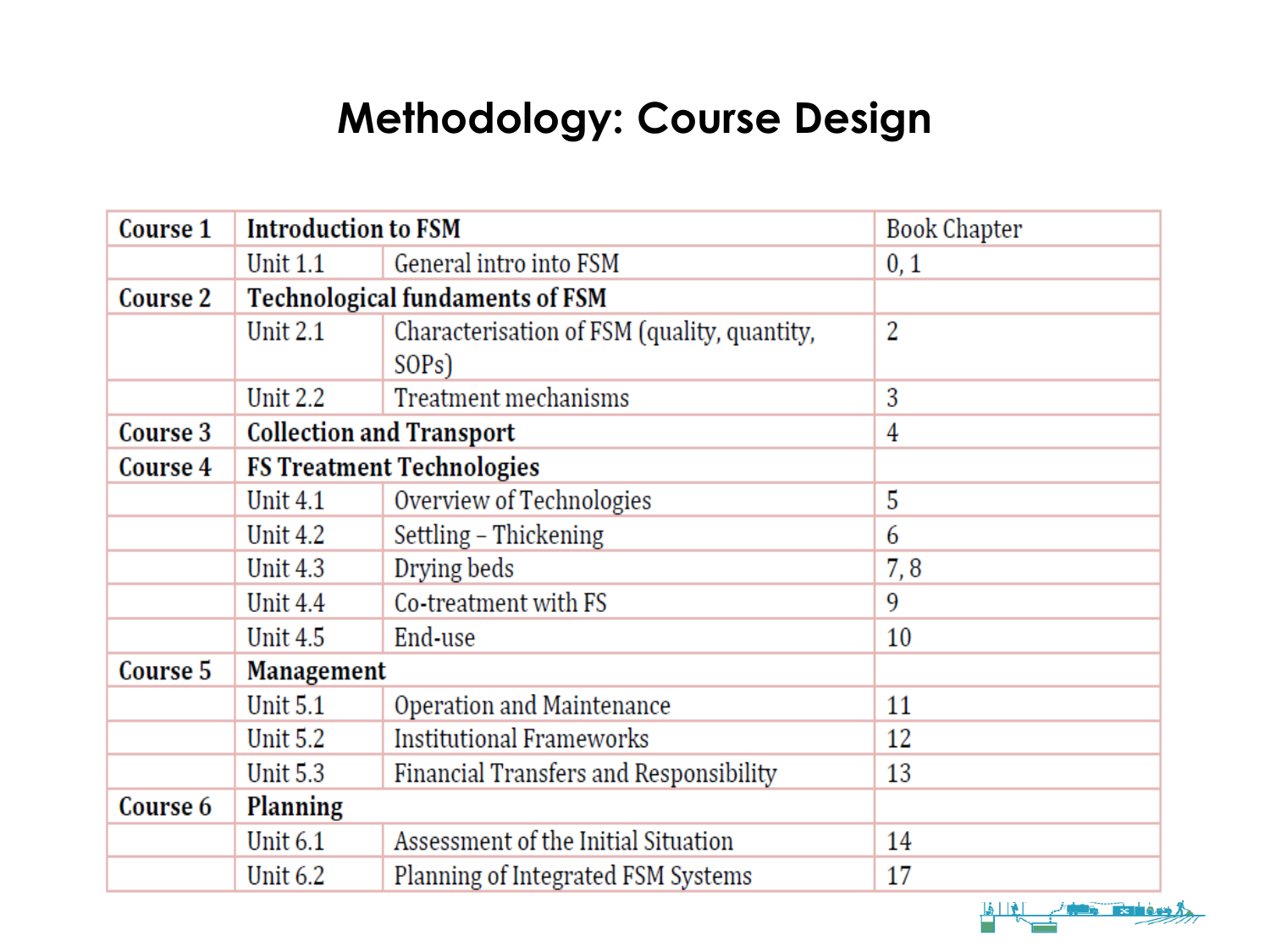## **Methodology: Study Load**

Course period of 16 weeks;

Each unit with a study load of 8 hours, to be completed within one week.

Build-up of each unit:

- **1. Unit plan:** introducing the topic and materials
- **2. Key note speech** video by experts on current and future highlights
- **3. Reading material** in the form of a corresponding chapter from the FSM book
- 4. A **case study video** on current situations and practices on FSM
- 5. Suggested **reading materials**

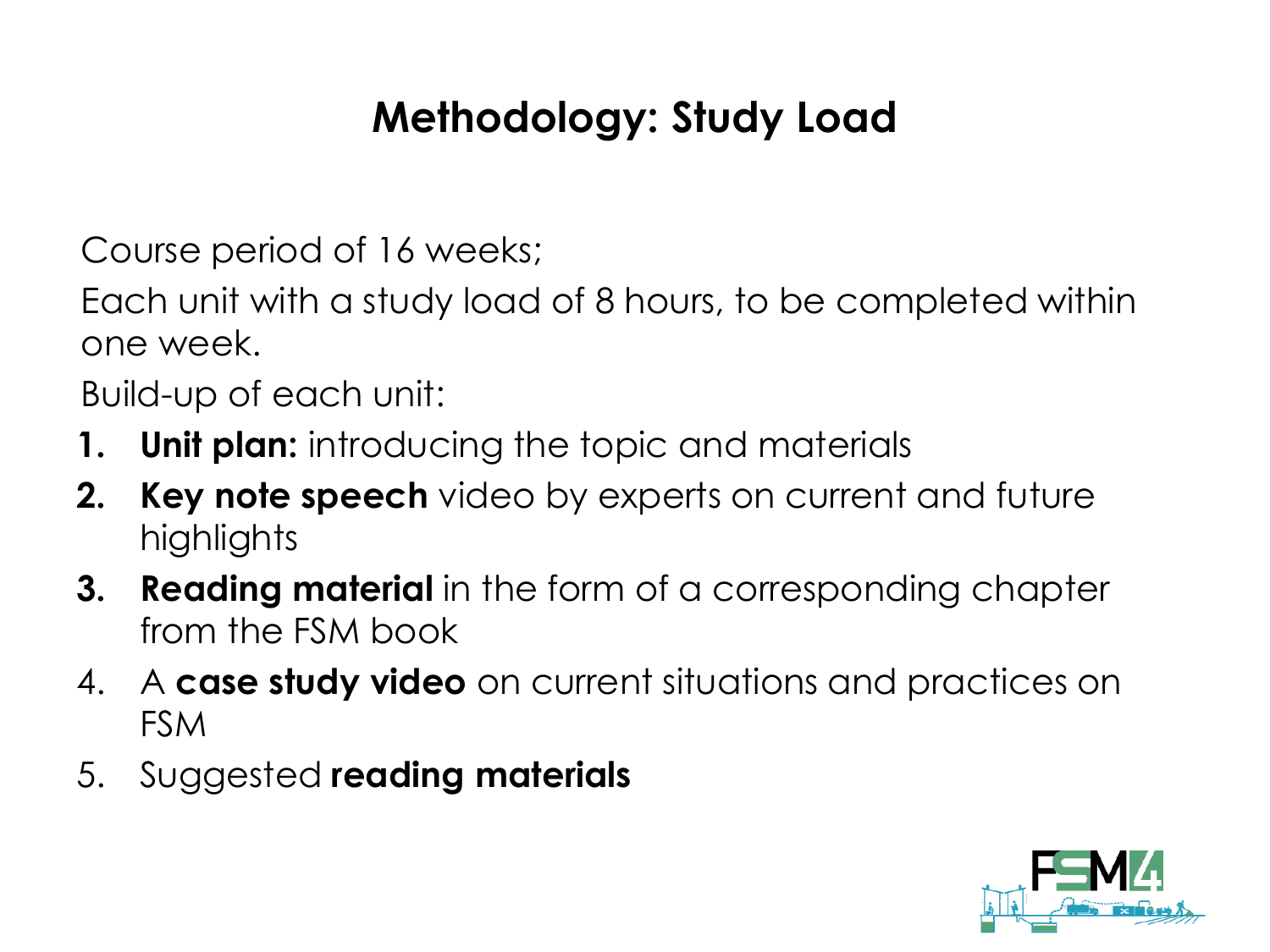#### **Methodology: Course Delivery**



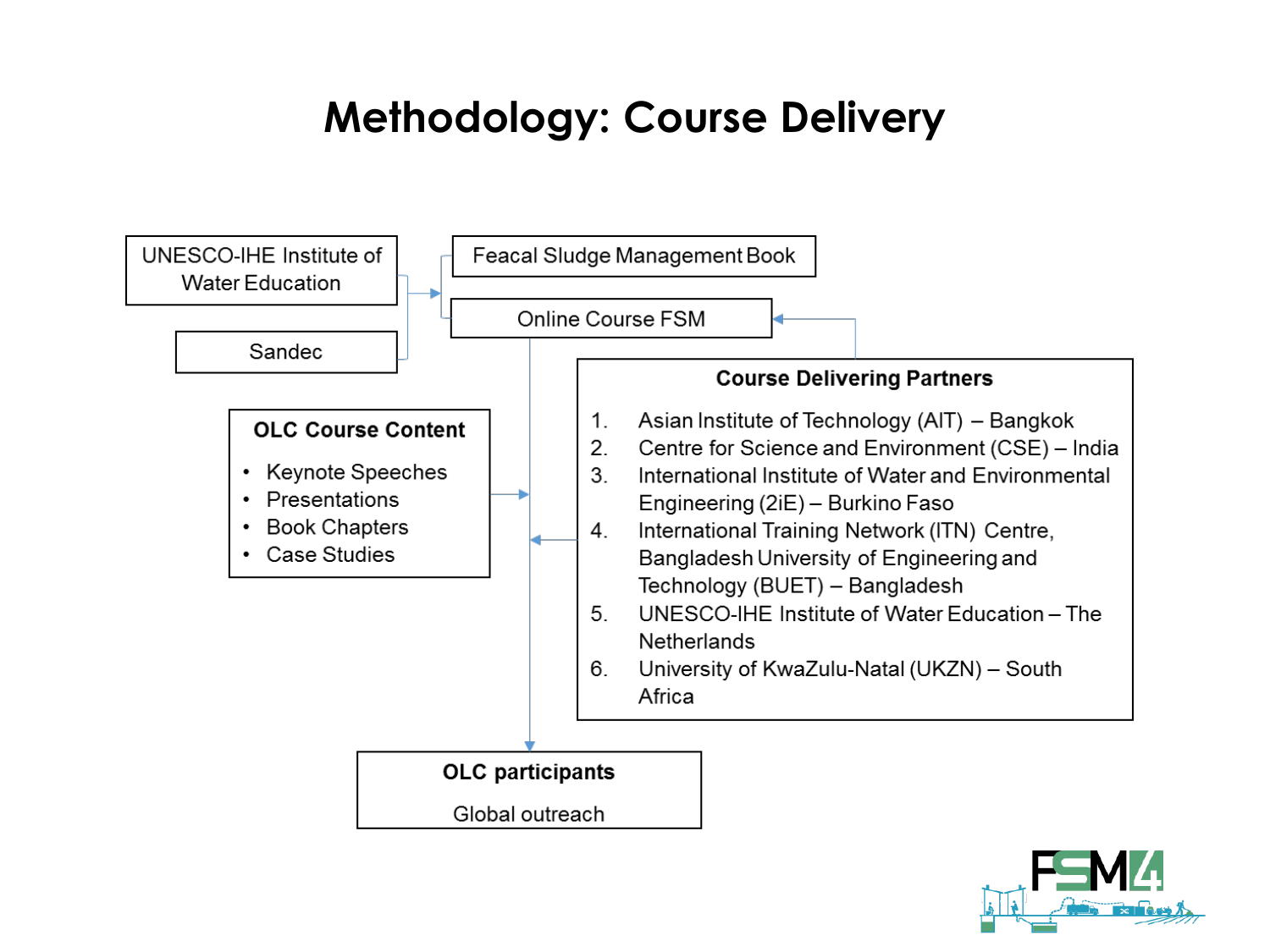

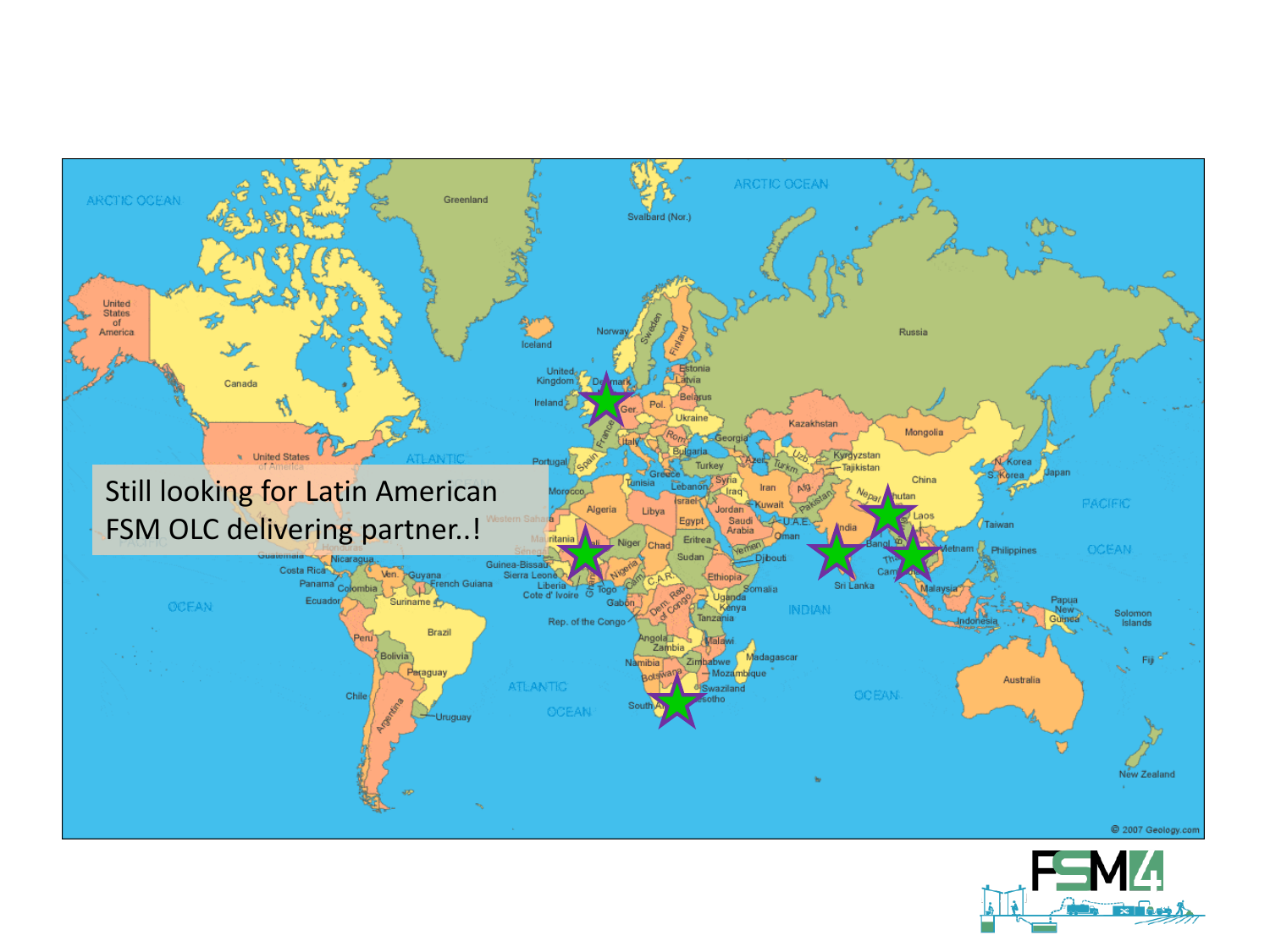#### **Fee structure/scholarships**

- CONTENT of the course free for downloading!
- Payment is for supervision, guidance, feedback from the teacher, certification
- Fee varied among delivering partners
- Scholarship for first 20 graduates

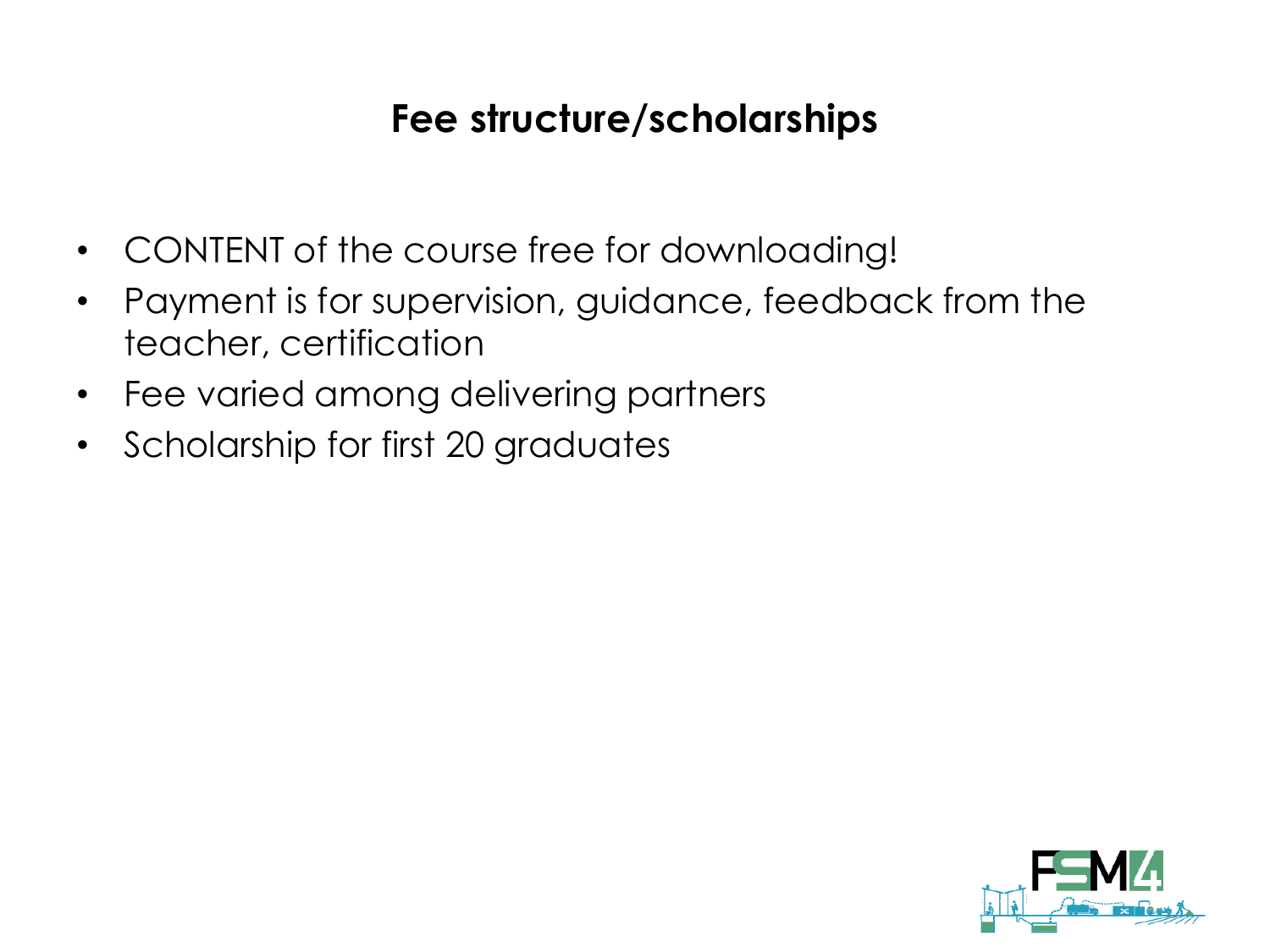#### **Tests and scoring method**

- Weekly quizzes (6): 40 70%
- Assignments (2): 30 40%
- Final oral/written exam: 20% *optional*

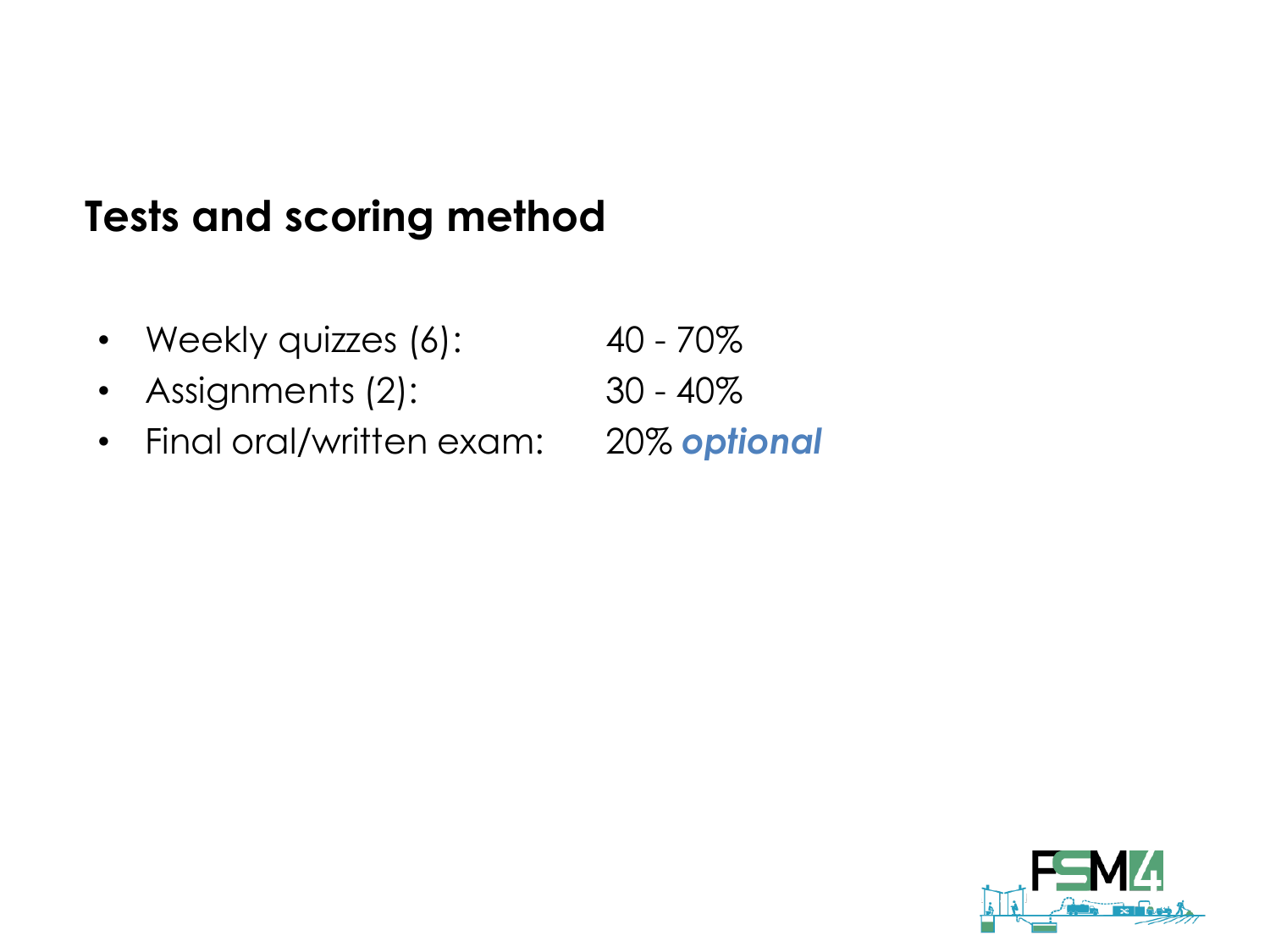### **Certification: different options**

- [Certification of registration: Incomplete assignments]
- Certificate of attendance: A final grade not less than 60% without completion of the final exam
- Certification of completion: Completion of self assessment tests, assignments and final examination with equal to or higher than 60% marks; completion of all the quizzes with at least 50% mark
- 5 European Credit Transfer and Accumulation System (ECTS) points: 2iE and UNESCO-IHE

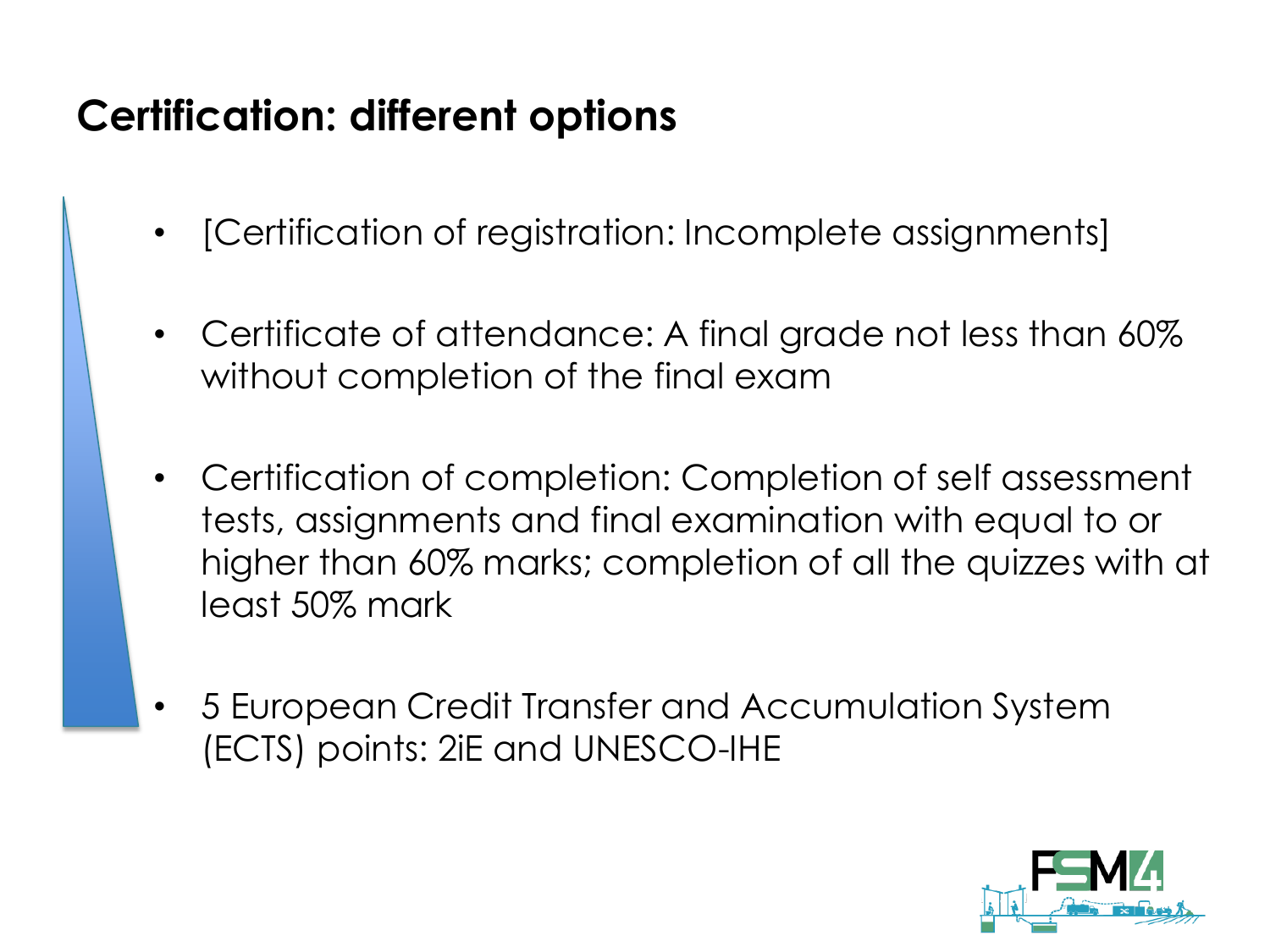#### **Outcome of the partner cooperation**

**Improved quality of the FSM OLC** : Collaboration among well established institutes and experts

**Multiple ownership**: Six partners from Africa, Asia and Europe partnered and delivered course

**Acquired skills by partners**: Experience and skill to run online course; enhanced FSM knowledge

**Introduced new products by partners**: Case studies, key notes, lectures, assignments

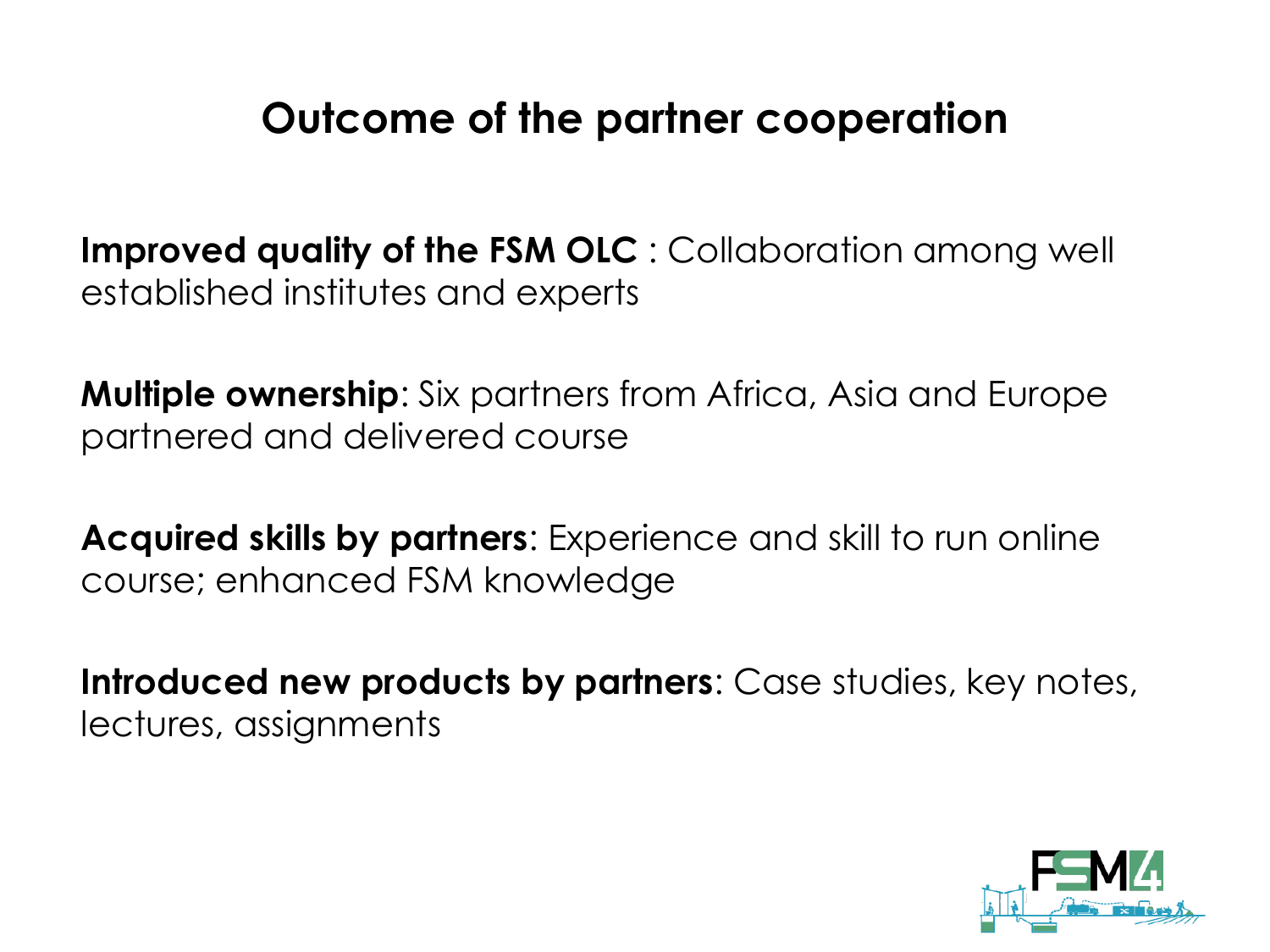#### **Outcome of the first runs of the FSM OLC**

**Increased reach**: 400 participants registered



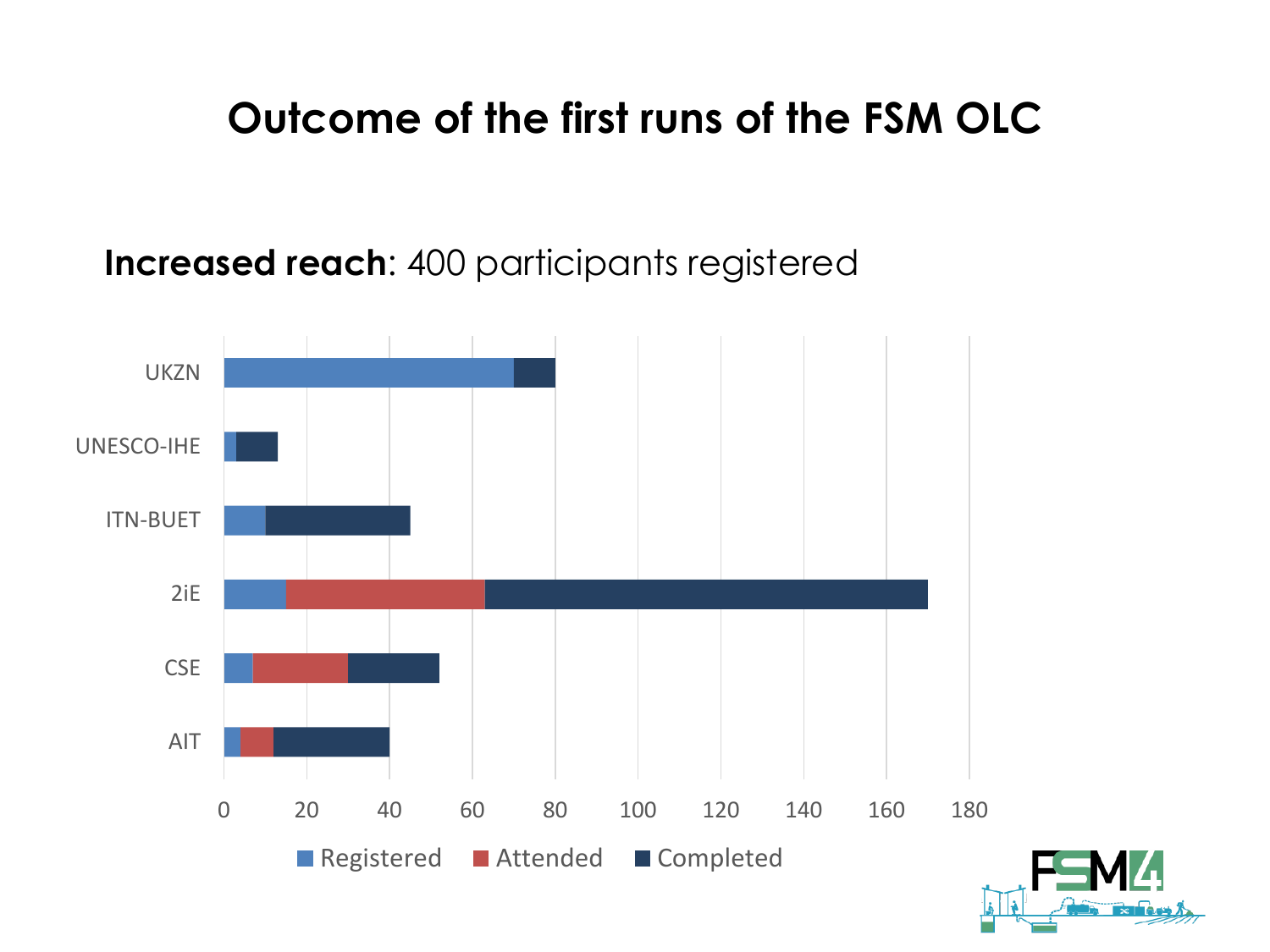## **Additional spin-off: enhanced visibility**

- Partners' official webpages and other web portals like SuSanA , Swacch Bharat Mission (Government) website
- Social Media: Facebook, LinkedIn
- Brochures, organisation magazine
- Global Faecal Sludge Management eLearning Alliance
	- For mutual learning, sharing and forging partnerships, leveraging or developing new FSM projects



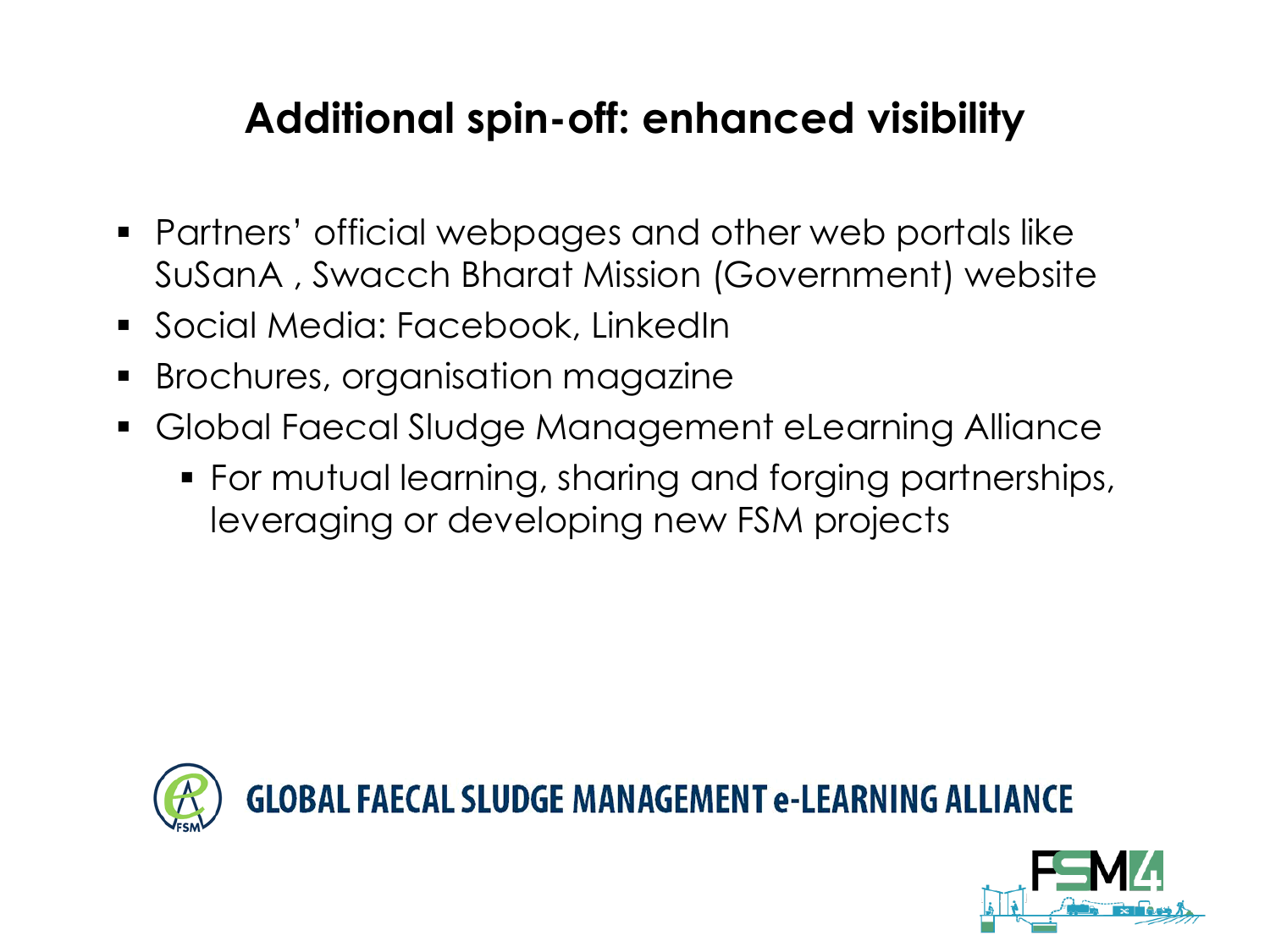## **Most important: how did the participants like it?**

Q1 Course content



- "Very helpful, I learned a lot!"
- "Case studies, video presentations, quiz, the course management were great!"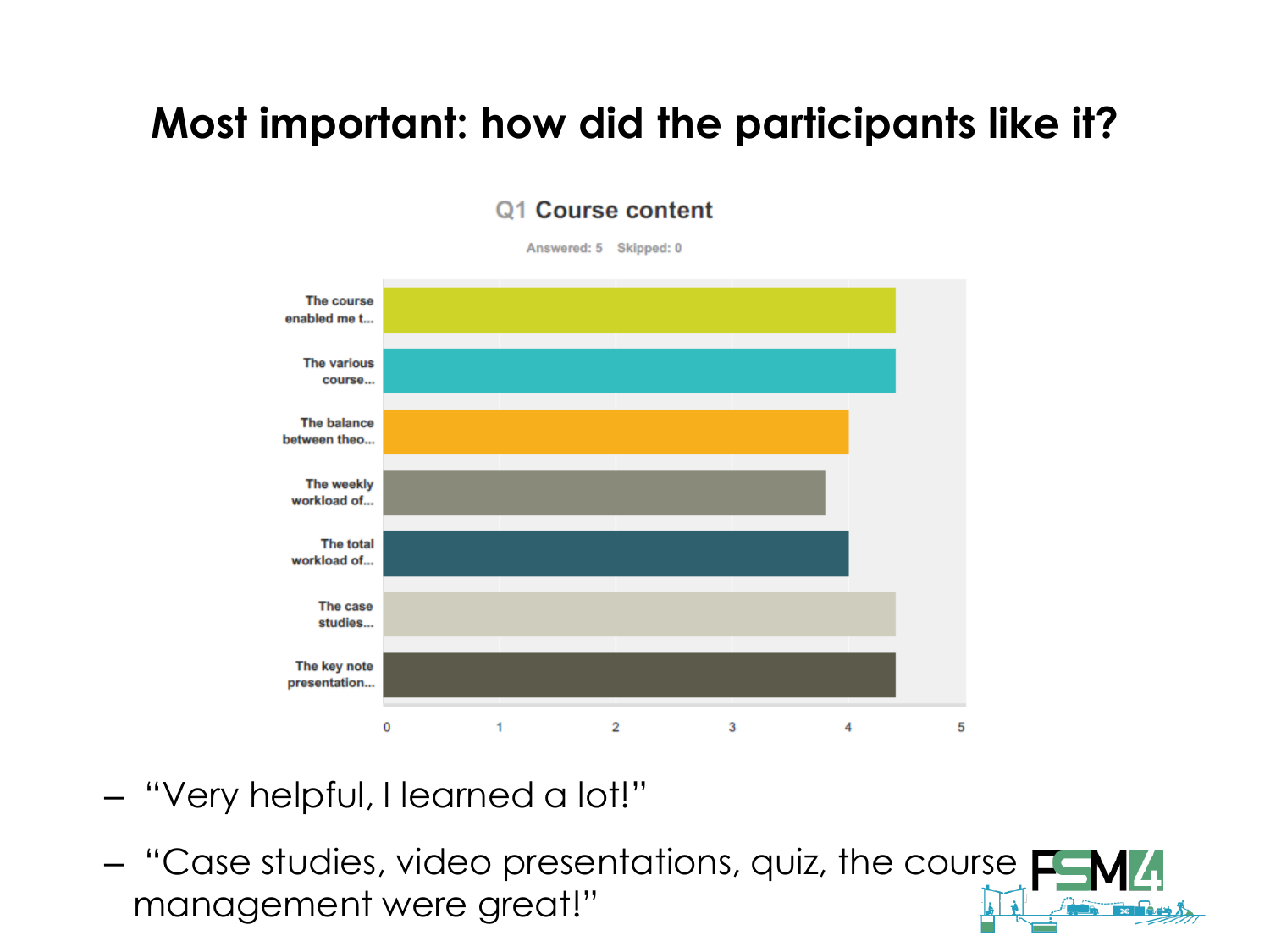### **Points of recommendation**

- **Offer material in sections** (fundamentals, technology and planning). This makes learners to manage their own learning time and overcomes problems such as internet connection.
- Include more **design practical work** and include FSM treatment system design as a practical exercise
- **Shorter videos with higher quality** will be more attractive
- Increase opportunity for **F2F and discussions**

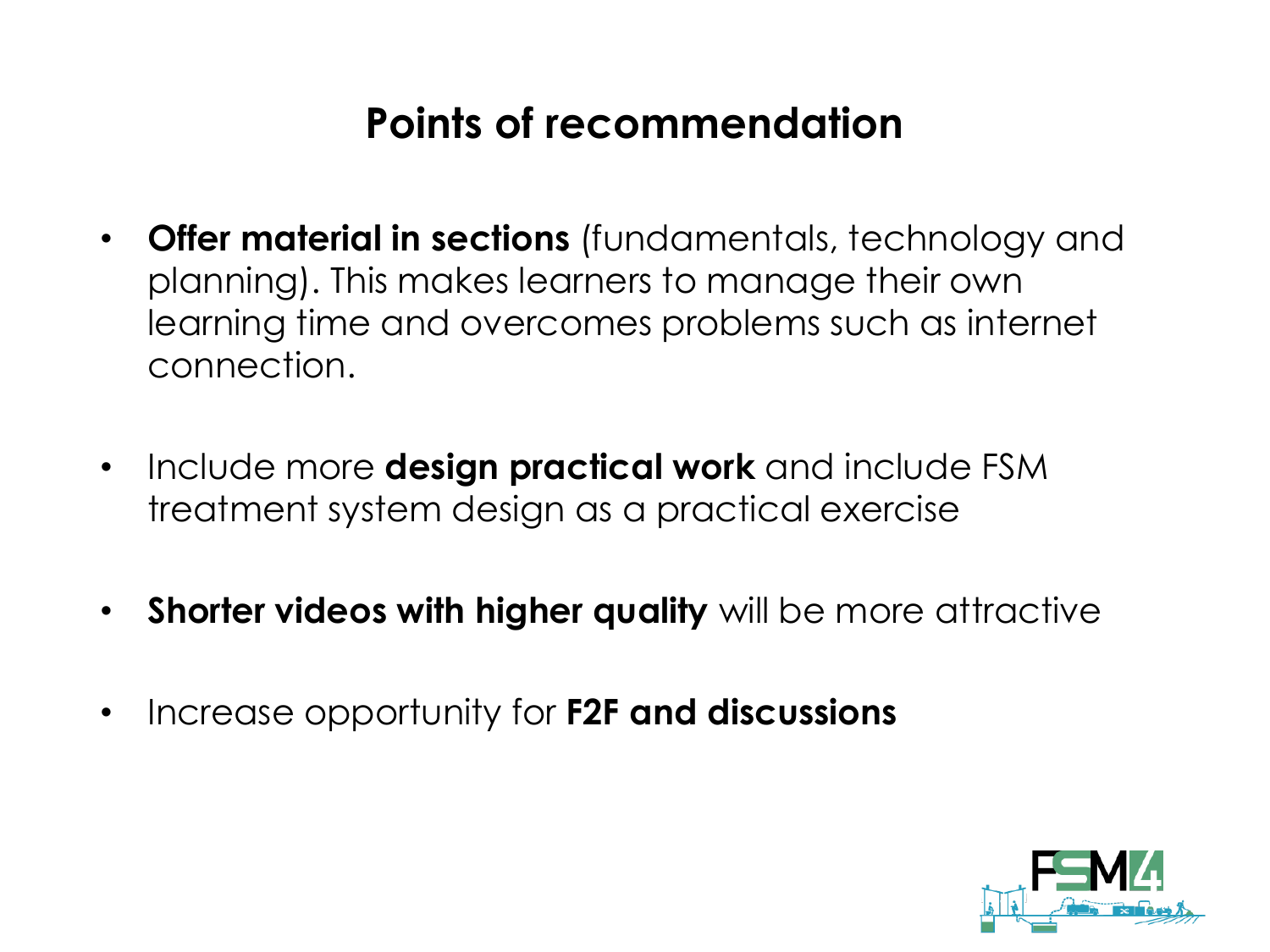## **Challenges for delivering partners**

- Some partners took **training sessions** from local Moodle expert
- Occasional issues with long **approval process** at the University
- Generating **meaningful discussion** among participants in the discussion forums is challenging
- Keeping **participants engaged + maintaining timeline**
- Language constraints **[Course to be translated in French and Spanish soon!]**
- Internet connection

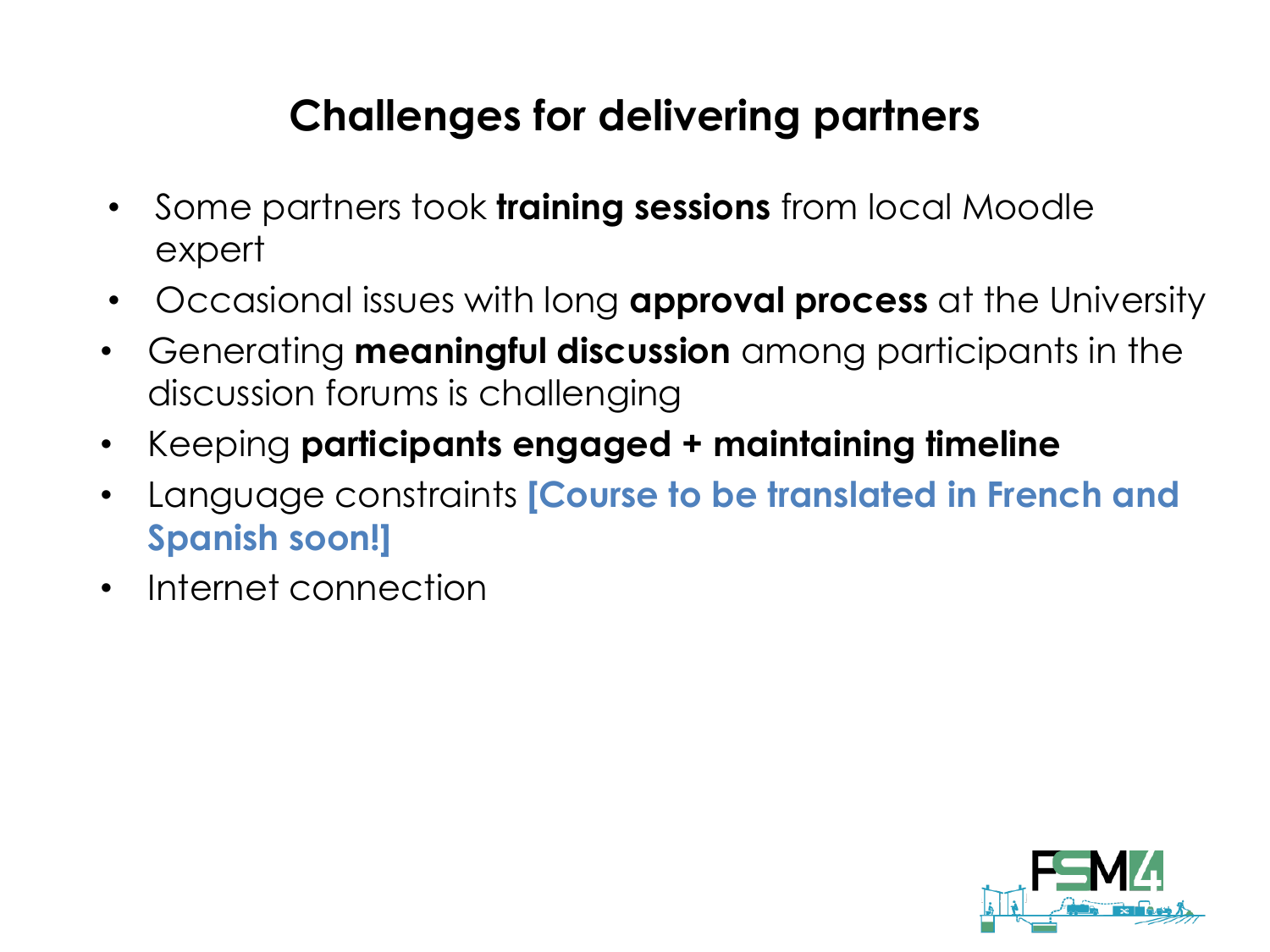## **Way Forward**

#### • **Collaboration**

- Continuing the collaboration among existing partners
- Forging partnership with other institutes/government agencies to expand the scope of the course

#### • **Course packaging**

- Improving course quality
- Packaging the course into short courses
- Revising course content to contextualise
- Including tools like SFDs, more case studies
- **Exploring and integrating learning techniques** 
	- Social media, Skype sessions
	- Peer to peer learning
	- Unit-wise review questions with immediate feedback

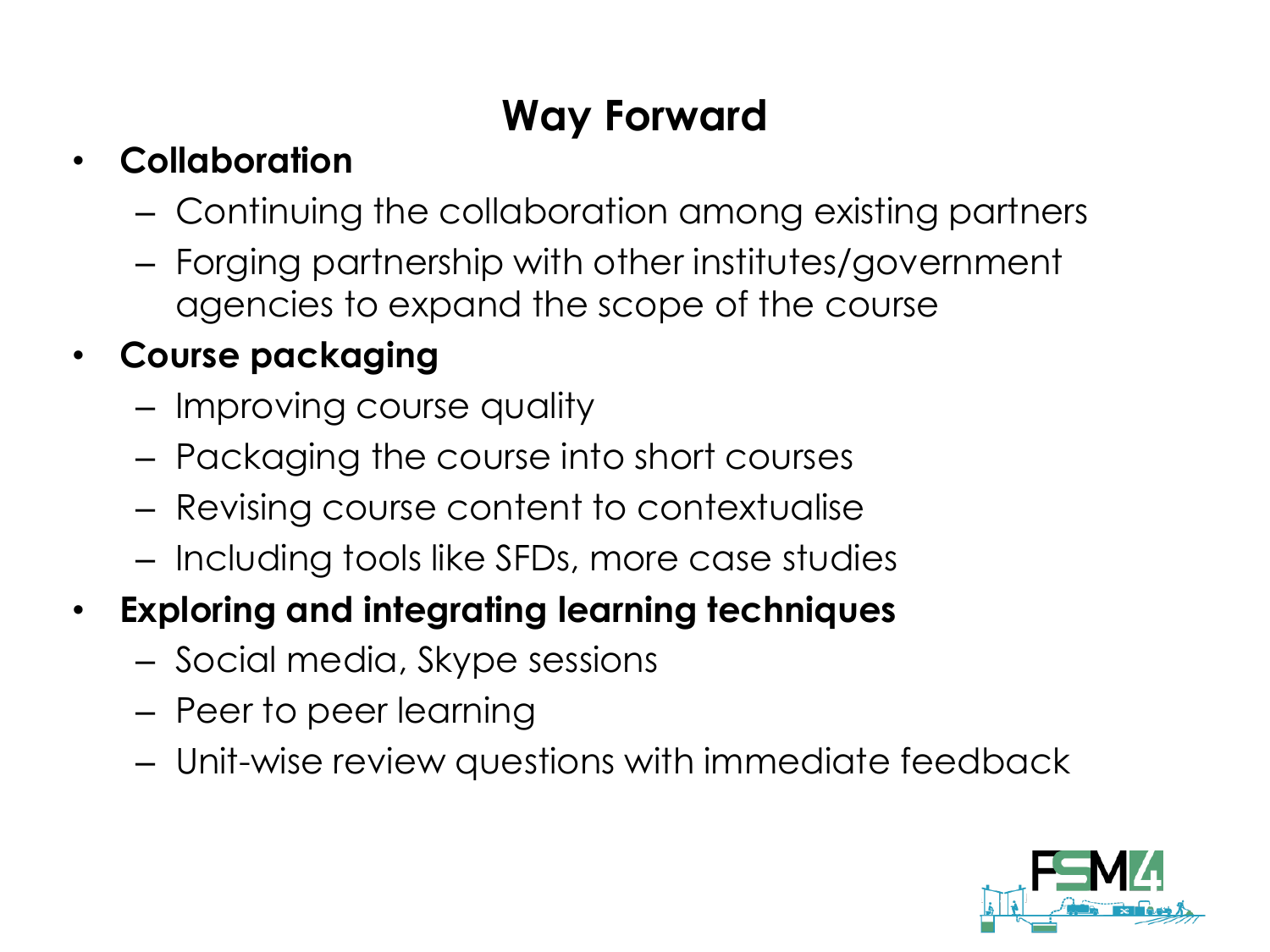### **Way Forward contd...**

- **Facilitating face to face sessions**
	- Identifying pool of local experts and champions in the country/region
	- Providing opportunities to participate in strategic workshops and field visits/study tour
	- Providing opportunity of live session/discussion with experts to facilitate interactions and troubleshooting
	- Establishing linkages of participants in FSM activities/projects